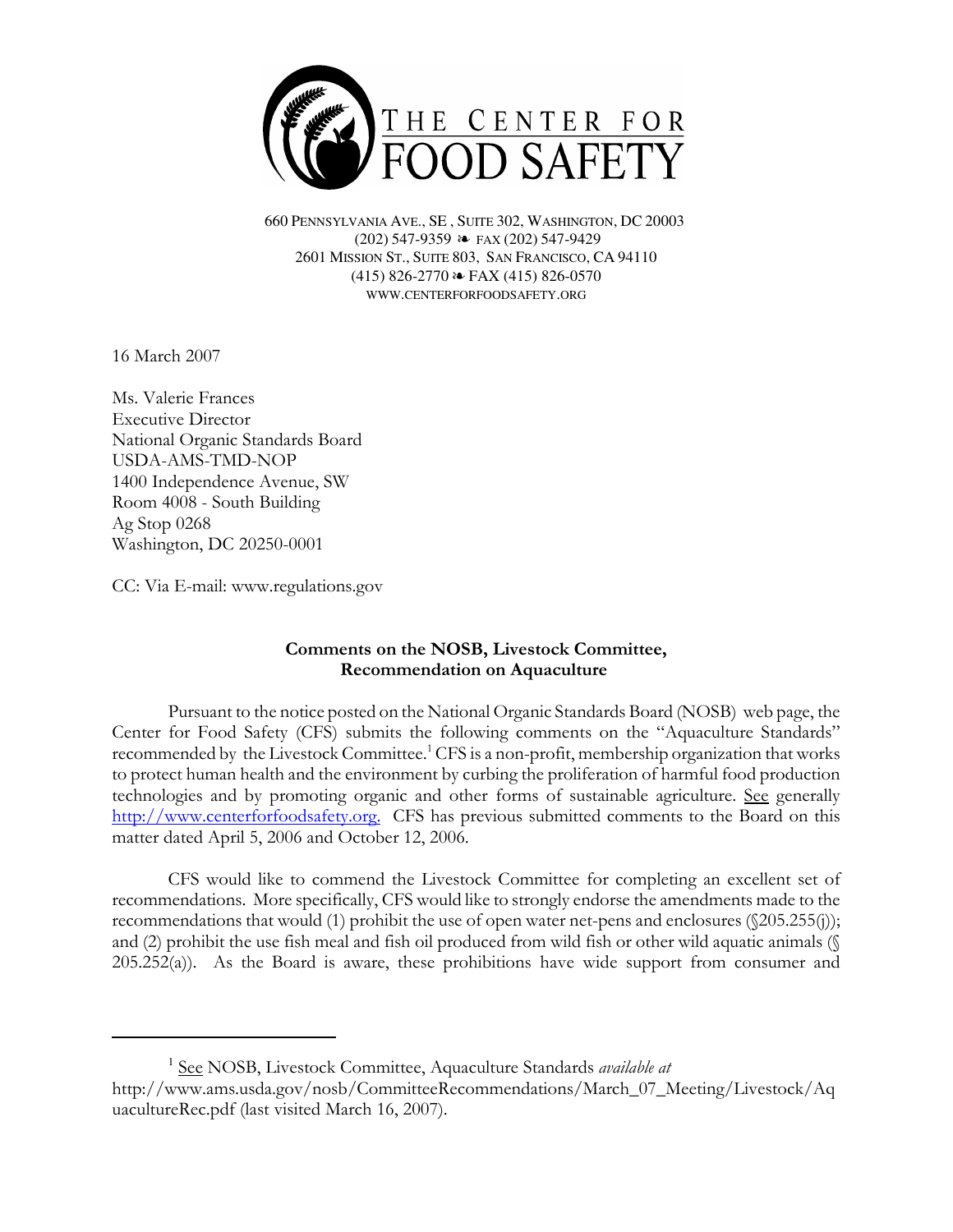environmental organizations.<sup>2</sup>

In addition, CFS would like to commend the Livestock Committee for making alterations to the following provisions that are consistent with comments previously submitted by our organization:

- §205.251(f) (restrictions of uses of hormones);
- $§205.252(k)$  (prohibition of use of feed by-products from mammalian or poultry slaughter);
- $\sqrt{205.253(b)(1)}$ (restrictions on use of parasiticides);
- $\sqrt{205.253(c)}$ (3)(prohibitions on use on hormones); and
- §205.254(b)(requirement of biodiversity conservation planning).

There are several provisions, however, that CFS still believes could be strengthened. First, section 205.252(e) should be amended to ensure that this provision does not become a loophole that circumvents the recommendation's prohibition on the use of fish meal and fish oil derived from wild caught fish. Section 205.252(e) provision should be amended to clarify that any fish meal or fish oil used as a feed additive or supplement cannot be derived from wild caught fish.

Second, section 205.255(k) should be amended to require that production systems with direct soil-water contact go through a full three-year conversion prior to being allowed for use in organic production. The recommendation and the Aquaculture Working Group's response to comments provide no justification for why these systems do not have to go through the existing three year conversion period that applies to agricultural lands.<sup>3</sup> As written, the provision creates unequal conversion times between crop/non-aquatic livestock producers and aquaculturists and represents an unnecessary reduction in conversion time. Similarly, section 205.258(a)(1) should also be amended to ensure that prohibited substances have not been used on ponds or containment vessels for three years prior to organic harvest.

Third, as discussed in our comments dated April 5, 2006, section 205.250(6) should be rewritten to reflect that any organic aquaculture facilities enhance biological diversity, mitigate environmental harm and improve recovery of wild fish stocks.

Again, CFS thanks the Livestock Committee for its diligent work on these recommendations and thanks the entire Board for its careful consideration of these comments.

 $2$  See e.g. Letter sent to NOSB from twenty-four (24) consumer and environmental groups dated November 8, 2006.

<sup>&</sup>lt;sup>3</sup> See 7 C.F.R. §205.202